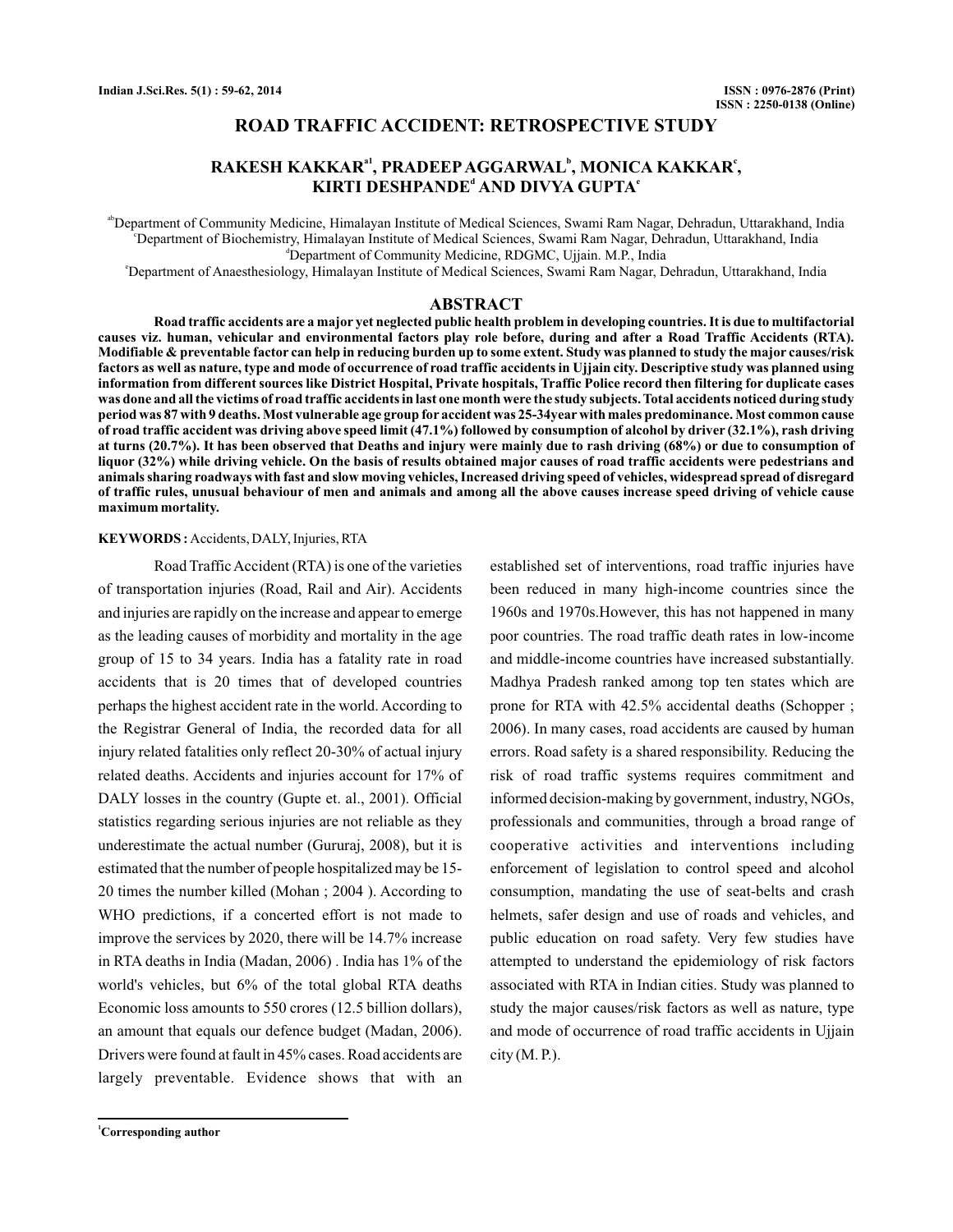### **METHODOLOGY**

Descriptive study was planned using different possible sources of information for Road traffic accident viz. Private hospitals, district hospital, Traffic Police (having collection of data from all police stations and other departments like transport, health, insurance and corporation officials record) and all the victims of road traffic accidents in last one month recorded from different sources were the study subjects and filtering of all cases was done for duplication of cases, all duplicate cases were removed. Data was collected for complete one month and all the cases in the month were included in the study, which thus constitute sample for the study. For the purpose of the study, an RTA was defined as an accident which took place on the road between two or more objects, one of which must be any kind of moving vehicle (Jha et. al., 2004) . The current situation of road traffic system in Ujjain city was analyzed after gathering information for setting up a database on the causes, nature and magnitude of road traffic accident in the city. Using database, major accident prone areas have been identified and data pertaining to the time, Place, effectiveness of emergency medical services. Data analysis and report writing was done on the basis of obtained database.

The information generated from this study was disseminated to promote awareness and participation among the professional, public media, on various aspect of the road traffic accident.

## **RESULTSAND DISCUSSION**

Total number of accident noticed during study period was 87 with 9 deaths, i.e. mortality rate is 10.3%. It was found that age group most prone for accident is 25-34 years with males predominance with 70:17, ( i.e., 80.5% males: 19.5% females). Maximum mortality was noticed on Saturdays and time most prone for accident was between 10.00 AM-11.00AM but deaths were more in accidents occurred between 9.00 PM to 12.00 mid night.

Road traffic accident was more on state highway as compared to other urban roads.

Pedestrians were more prone for accidents as compared to two wheeler or four wheelers and most of them were males and main cause of road traffic accident was due to driving above speed limit (47%) (i.e., limit mentioned for driving in particular areas). Pedestrian accident were followed by accidents of two-wheelers (26.4%) but injury was not serious with the involvement of four-wheelers (mainly trucks) injuries were found to be serious.

Maximum injuries were reported in vicinity of school, cinema, factory and bus stand i.e. overcrowded places but most of them were simple injuries however injuries near village highways were of serious type. More injuries were reported in roads without traffic signals (73.6%) and most of them were of serious nature in contrast to injuries occurring at chauraha (14.9%), tiraha (08%) or 'Y' type of road (3.4%) with proper signals. Most common cause of road traffic accident was driving above speed limit (47.1%) followed by consumption of alcohol by driver (32.1%), rash driving at turns (20.7%).

A total of 87 injuries were recorded including 9 deaths (table 1), resulted due to major injuries i.e death rate of 10.3%. Official statistics regarding serious injuries are not reliable as they underestimate the actual number (Gururaj, 2008 ), but it is estimated that the number of people hospitalized may be 15-20 times the number killed (Mohan ; 2004). The highest number of RTA victims (31%) was found between the age group of 25-34 years (table 4) ; whereas, some studies have found the age groups most commonly involved were 20-29 years (Jha et. al., 2004) . The people of the  $3<sup>rd</sup>$  decade for age group were most commonly involved in RTAs. This study found that more than 53% of the victims were in the age group between 20- 40 years (table 4). This shows that the people of the most active and productive age group are involved in RTAs, which adds a serious economic loss to their families and community as well. The present study shows that below and above the age of 20 and 49 years, the proportion of accidents was low. The reason may be that children were taken care of by elders and less use of vehicles in the adolescent age group. Lower proportion of RTAs in those aged 60 and above could be due to the generally less mobility of the people. According to this study, the accident rates were 4 times higher in males than in females (8:2). This was also observed in Delhi, whereas, another study from Delhi has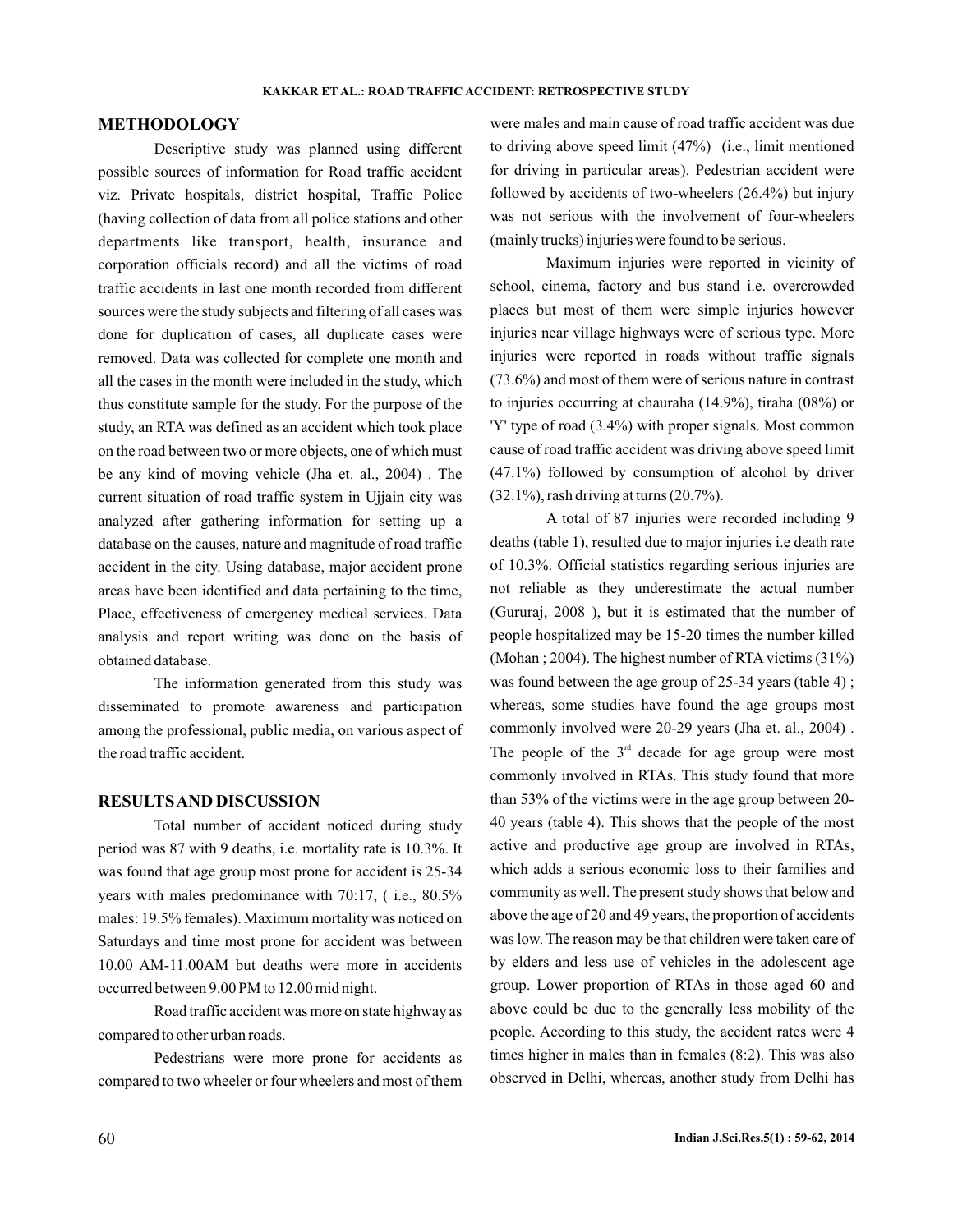#### **KAKKAR ET AL.: ROAD TRAFFIC ACCIDENT: RETROSPECTIVE STUDY**

| S.No.             | <b>No Injury</b>         | Simple injury | Dangerous Injury         | <b>Total</b> | <b>Deaths</b> |
|-------------------|--------------------------|---------------|--------------------------|--------------|---------------|
| Road without sign |                          | 44            |                          | 64           |               |
| Chauraha          |                          |               |                          |              |               |
| Tiraha            |                          |               |                          |              |               |
| 'Y' Type road     | $\overline{\phantom{0}}$ |               | $\overline{\phantom{0}}$ |              |               |

### **Table 1: Frequency of accidents on the basis of prone sites**

| Table 2. Maximum Accident on the basis of venicle used |           |               |                         |       |               |  |
|--------------------------------------------------------|-----------|---------------|-------------------------|-------|---------------|--|
| Mode of travel                                         | No injury | Simple injury | <b>Dangerous Injury</b> | Total | <b>Deaths</b> |  |
| Pedestrian                                             |           |               |                         | 36    |               |  |
| Bicycle                                                |           |               |                         |       |               |  |
| Motor cycle                                            |           |               |                         | ТU    |               |  |
| Scooter                                                |           |               |                         |       |               |  |
| Auto/tempo/Car/truck                                   |           |               |                         |       |               |  |

# **Table 2: Maximum Accident on the basis of vehicle used**

**Table 3: Road traffic accident due to responsibility of driver**

| Cause                     | No injury | Simple injury | Dangerous Injury | <b>Total</b> | <b>Deaths</b> |
|---------------------------|-----------|---------------|------------------|--------------|---------------|
| Alcohol                   |           |               |                  |              |               |
| Driving above speed limit |           |               |                  |              |               |
| Rash driving at turns     |           |               |                  |              |               |

| Age                                                    | <b>No Injury</b> | Simple injury | <b>Dangerous Injury</b> | <b>Death causing Injury</b> |
|--------------------------------------------------------|------------------|---------------|-------------------------|-----------------------------|
| $18 - 20$                                              |                  |               |                         |                             |
| $21 - 24$                                              |                  | 10            |                         |                             |
| $25 - 34$                                              |                  |               |                         |                             |
|                                                        |                  |               |                         |                             |
|                                                        |                  | l O           |                         |                             |
| $\frac{35 - 44}{45 - 54}$<br>$\frac{45 - 54}{55 - 64}$ |                  |               |                         |                             |
| >65                                                    |                  |               |                         |                             |

## **Table 4 : Age wise distribution of Road traffic accident**

Maximum accidents and death reported in 25-34 age group

reported very high male and female ratio (9:1). There were 83% male and 17% female victims at PGIMER, Pondicherry (Jha et. al., 2004)

Road crash injury is largely preventable and predictable, there are some of common prone areas for injury like Roads without traffic sign (73.6%), Chauraha (14.9%) ( table 1) and prone modes like pedestrian (46.3%) followed by two wheelers (28%) and Four wheelers (25.6%) (table 2) . While most common transport used was two wheeler motorized vehicle in other studies (Amir et. al., 2013) (Suryanarayana et. al., 2010). Maximum accidents were reported between 10.00 AM-11.00AM, while maximum deaths causing accidents 9.00PM to 12.00 mid night. This could be due to maximum load of vehicles in day time due to schools, officials and shopkeepers so though

accidents were maximum but injuries were not of serious nature, while rash driving at night could lead to serious injuries and deaths when the roads are not overcrowded and there is hurry to reach home.

It has been observed that deaths and injury were mainly due to rash driving (68%) or due to consumption of liquor (32%) while driving vehicle (table 3). Though it can also be said that road safety is a multifactorial public health issue as many factors are involved in road traffic injuries like human Factors (over speeding, overtaking, not wearing helmet, driving under the influence of alcohol , sudden road crossing without observation) or vehicle Factors (Poor visibility , loss of balance, brake failure, problem with head and back lights, overloaded vehicles) or environmental factors (Absence of reliable and efficient public transport,